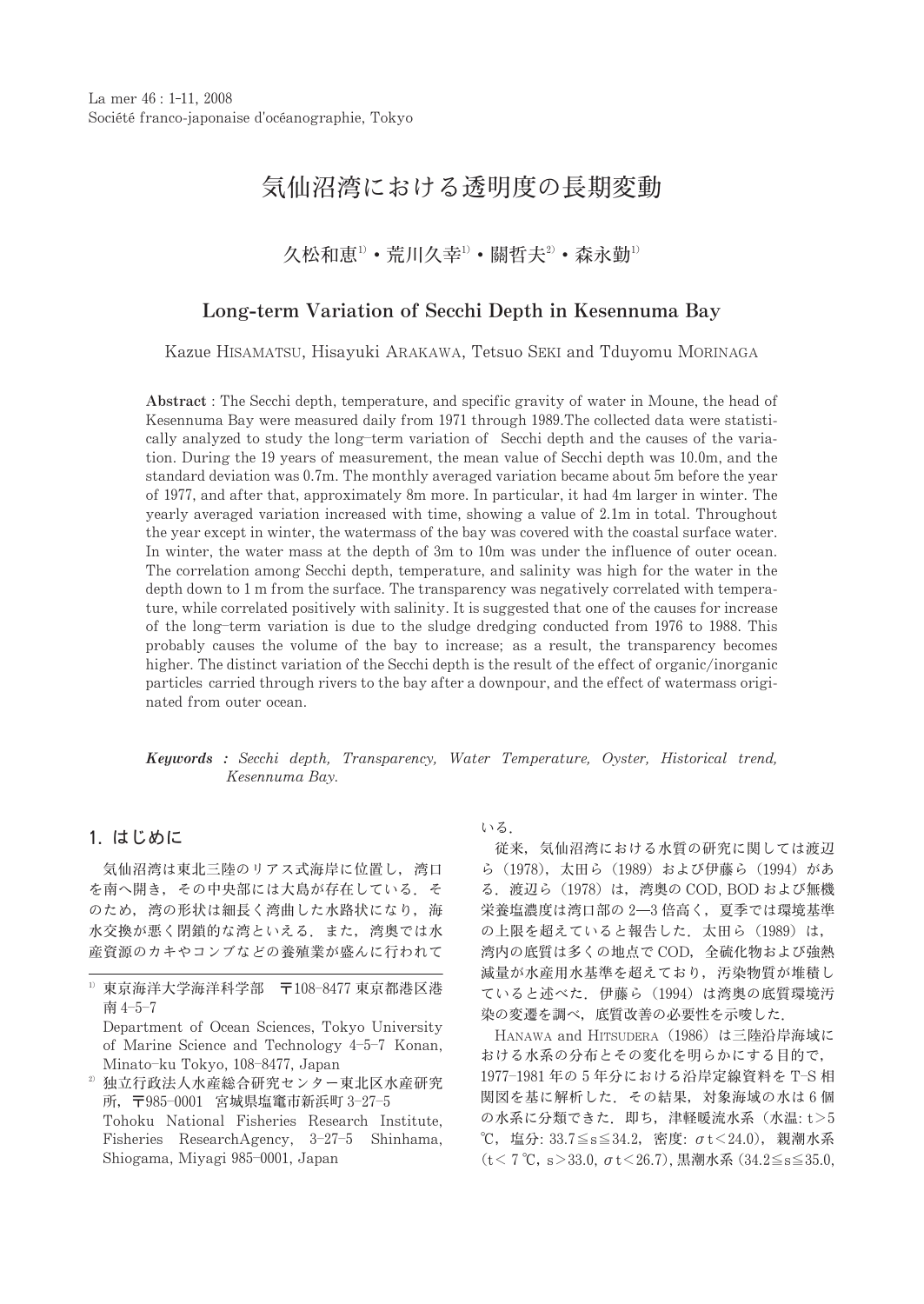24.0≦  $\sigma$  t≦26.7), 沿岸親潮水系 (t < 2°C, s < 33.0), 冷 低層水系 (σt>26.7,津軽暖流水系の範囲を除く領域) および沿岸表層水系(上記5ヶの水系の範囲を除く領 域)である。また、複雑な海況をかなりの程度表現す ることができたが、水温と塩分のみを扱ったのでは不 適切な点もあると報告した.

近年, 伊藤ら (2005, 2006) は 1963年から 2003年ま での水質調査データを用いて40年間におよぶ漁場環境 の変遷や季節変動を調べ、水質環境の改善や漁業被害 の減少は主にヘドロ浚渫事業、水質汚濁防止法および 公共下水道の整備などに起因すると結論づけた、しか し、これらの研究では湾内の水質環境の長期的変動を 物理的視点から検討されておらず. 例えば、出現する水 塊の季節変化などとの関連性は不明である.

本論文では透明度を湾内の水質の指標と考え、湾奥 の定点において透明度、水温および比重を毎日・定時 刻に測定した長期間データを統計的に処理し、透明度 の長期変動の特性やその変動要因を調べた.

## 2. 観測と解析方法

観測は 1971年から 1989年までの 19年間、湾奥舞根 の (財) かき研究所の桟橋先端で行った. (Fig. 1参照) 観測定点の位置は岸から 28m 沖, 水深は 16m に相当 する. 観測は毎日午前10時に行っている. 観測項目は 透明度, 水温, 比重および一般気象である. 使用した 測器は透明度板、水銀温度計および赤沼式比重計であ る. 水温と比重の測定は、ポンプで海面, 1, 3, 5 およ び 10m 深からそれぞれ採水して行った. 透明度のデー 夕数は 6669個である。なお、塩分は水温と比重から 増沢·蓮沼 (1970) の Eckart の式を基に算出した. 降 水量の各データは気象庁アメダスの値で、毎月の平均 値を使用している. (気象庁気象観測 (電子閲覧室), 気仙沼水産試験場のデータを一部使用)また、栄養塩 類 (DIP, DSI および DIN), 懸濁物質量 (SS), プラ



Fig. 1. Map showing the observation site, Moune in Kesennuma Bay. Hinatagai is the position conducted by Kesennuma Fishery Station.

ンクトン沈殿量の各データは該当年度 (1974年~1989 年)の気仙沼水産試験場報告 (1971-2000) を参照した.

#### 3. 結 果

#### 3-1. 透明度の出現頻度分布

Fig. 2 は透明度の出現頻度の分布を示す. 出現回数 が最も多いのは 10m 台の 923回, 次に多いのは 9m 台 の 888回である。反対に、出現回数が最も少ないのは 16m 台, 18m 台, および 19m 台で各々1回である. 17m 台では出現の無いのがわかる.

現場水深の 16m より大きい値は透明度の定義上, 繰 り出したロープが何らかの影響で斜めに下降したと考 えられる. また. 15m 台が 645 回と突出している. こ れは、潮の干満(最大潮位差: 1.0m程度)によって現 場の水深が 15m 以下で透明度板が着底した場合, 観測 した透明度の深度を全て 15m と記録したためである.

透明度の 19年間の平均値は 10.0m, 標準偏差は 0.7 m とそれぞれ算出できる.



Fig. 2. Frequency distribution of transparency values from 1971 to 1989.



Fig. 3. Seasonal variation of monthly averaged Secchi depth during 19 years. Error bars represent standard deviations.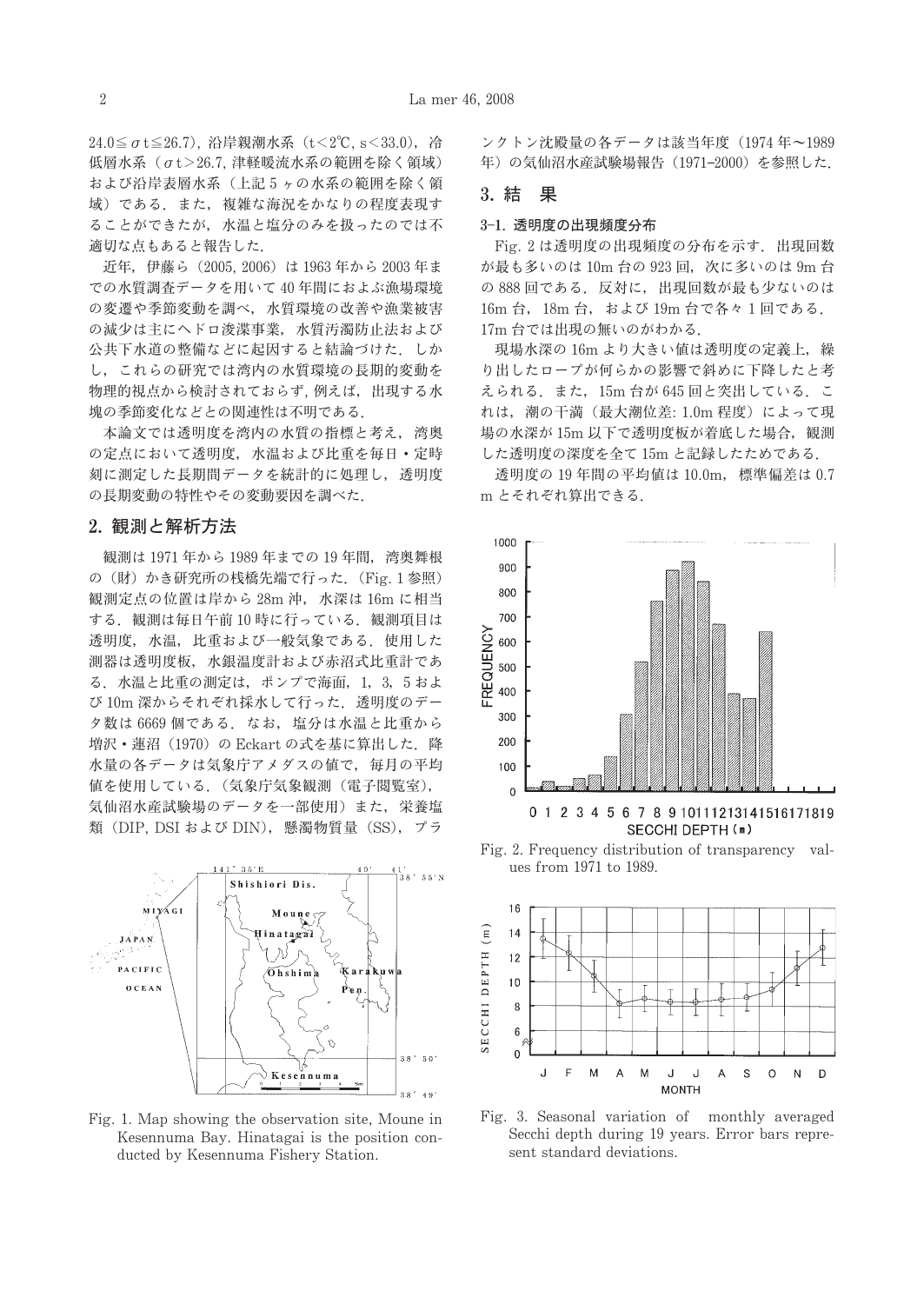

Fig. 4. Monthly and yearly averaged variations of Secchi depth from 1971 to 1989. Broken/thin line represents one month/year moving average, respectively. A strait line means a trend from 1971 to 1989.

### 3-2. 透明度の季節および経年変化

Fig. 3 は約 19年間における透明度の季節変化を示す. その変動傾向を平均値±標準偏差であらわすと、1月の 13.5±1.6m から4月の8.2±1.1m まで低下し、その後 9月まで変動幅は小さく, 8.2±1.1m と 8.8±1.4m の範 囲を推移する. その後, 12月の 12.8±1.4m まで上昇 している.

Fig.4 は透明度の 30 日および 365 日の各移動平均と

365日の移動平均に回帰直線を当てはめた結果をそれぞ れ示す。この図から、30日移動平均では周期的な上下 変動を繰り返し、季節変動が見られる。特に、1977年 を境に、その以前と以後では変動幅が大きく変化して いる. 前者では 5m 程度であったが、後者では約 8m に増大している. 特に、冬季ではおよそ4m増加して いる. また、365 日移動平均では、1972年から徐々に 高くなり、1976年と1977年の間では最高値を示してい



Fig. 5. Temperature-Salinity diagram. (a):surface and 3m depths. (b): 5 and 10m depths. Capital letters show water types (after Hanawa and Mitsudera, 1986). K: Kuroshio water, T: Tsugaru water, O: Oyashio water, C: Coastal Oyashio water, S: Coastal surface water, D: Cold deep water. Numerals indicate months.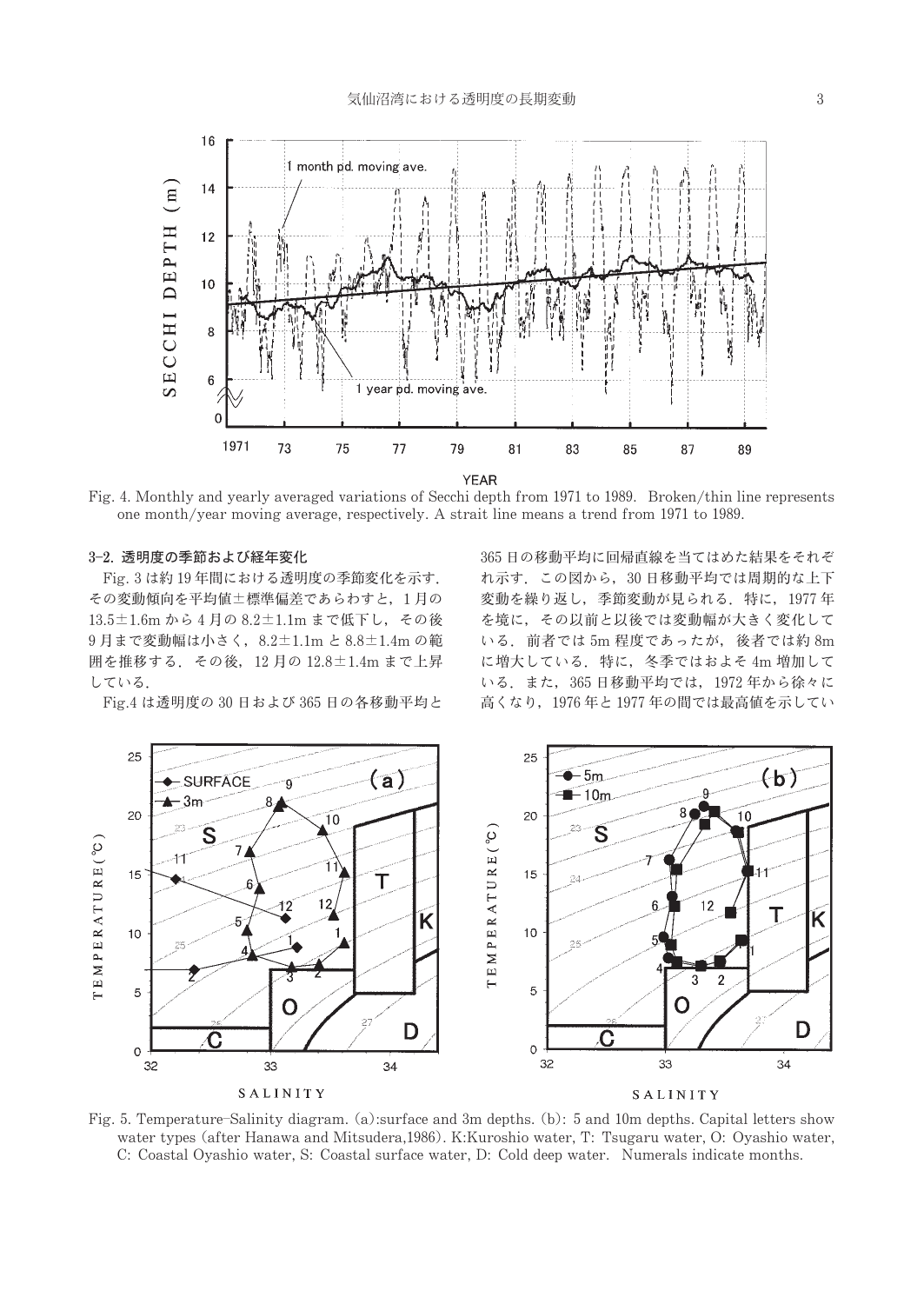る. その後 1979年まで 2.0m 程度低下し. その後 1988 年まで再度上昇に転じる傾向を示す。19年間でみると, 透明度は有意な増加傾向(有意水準5%)を示し、約 2.1m 上昇している.

#### 3-3. 出現する水塊の季節変化

Fig. 5 は Hanawa and Mitsudera (1986) の水系分 類に従って作成した T-S ダイヤグラムへ各月の平均デー タを記入したものである. Fig. 5の (a) は表層と 3m 深, Fig. 5の (b) は 5m 深と 10m 深をそれぞれ示す. また、各図内の数値は各月を意味する、海面では、年 間を通じて、特に冬季、沿岸表層水系に該当する水塊 に覆われている (3月から10月までは塩分32%以下の ため図外). 3m 深において、3月では親潮水系に近い 水塊が、その他の月では沿岸表層水系が各々分布して いる. 5m 深と 10m 深において、3月では 3m 深と同様, 親潮水系に近い水塊が、11月では津軽暖流水系に近い 水塊が、その他の月では沿岸表層水系の水塊が各々分 布している. また, 5m 深と 10m 深では水塊の出現パ ターンが 3m 深とほとんど同じである. これらのこと から、湾内では年間を通して沿岸表層水系の水塊が分 布していることがわかる. また, 3m 深から 10m 深の 各水塊では出現パターンの形状が楕円形で、同一であ ること、および秋季 (11月) と初春季 (3月) におい て僅かに外洋水系の影響を受けていることも伺える.

### 3-4. 透明度と水温・塩分との関係

Table 1 は透明度と水温の相関係数を示す. 表内の数 値の下線は5%の有意水準の有意でないものを表す. こ の表から、透明度と水温 (全層) の相関係数は1月か ら9月までは0.2以下で、相関は弱い、また、10月か ら 12 月までは、全層通じて相関係数は-0.54 から

Table 1. Correlation coefficients between Secchi depth and temperature.

| Depth,<br>m                      | Jan.-<br>Mar.                        | Apr.-<br>Jun.                        | Jul.-Sep.                            | Oct.-<br>Dec.                                       | Through<br>year                                     |  |  |
|----------------------------------|--------------------------------------|--------------------------------------|--------------------------------------|-----------------------------------------------------|-----------------------------------------------------|--|--|
| $\left( \right)$<br>3<br>5<br>10 | 0.15<br>0.12<br>0.09<br>0.11<br>0.13 | 0.01<br>0.02<br>0.02<br>0.02<br>0.02 | 0.11<br>0.08<br>0.07<br>0.09<br>0.10 | $-0.54$<br>$-0.59$<br>$-0.61$<br>$-0.61$<br>$-0.61$ | $-0.37$<br>$-0.35$<br>$-0.29$<br>$-0.26$<br>$-0.23$ |  |  |





Fig. 6. Scatter diagram between Secchi depth and temperature.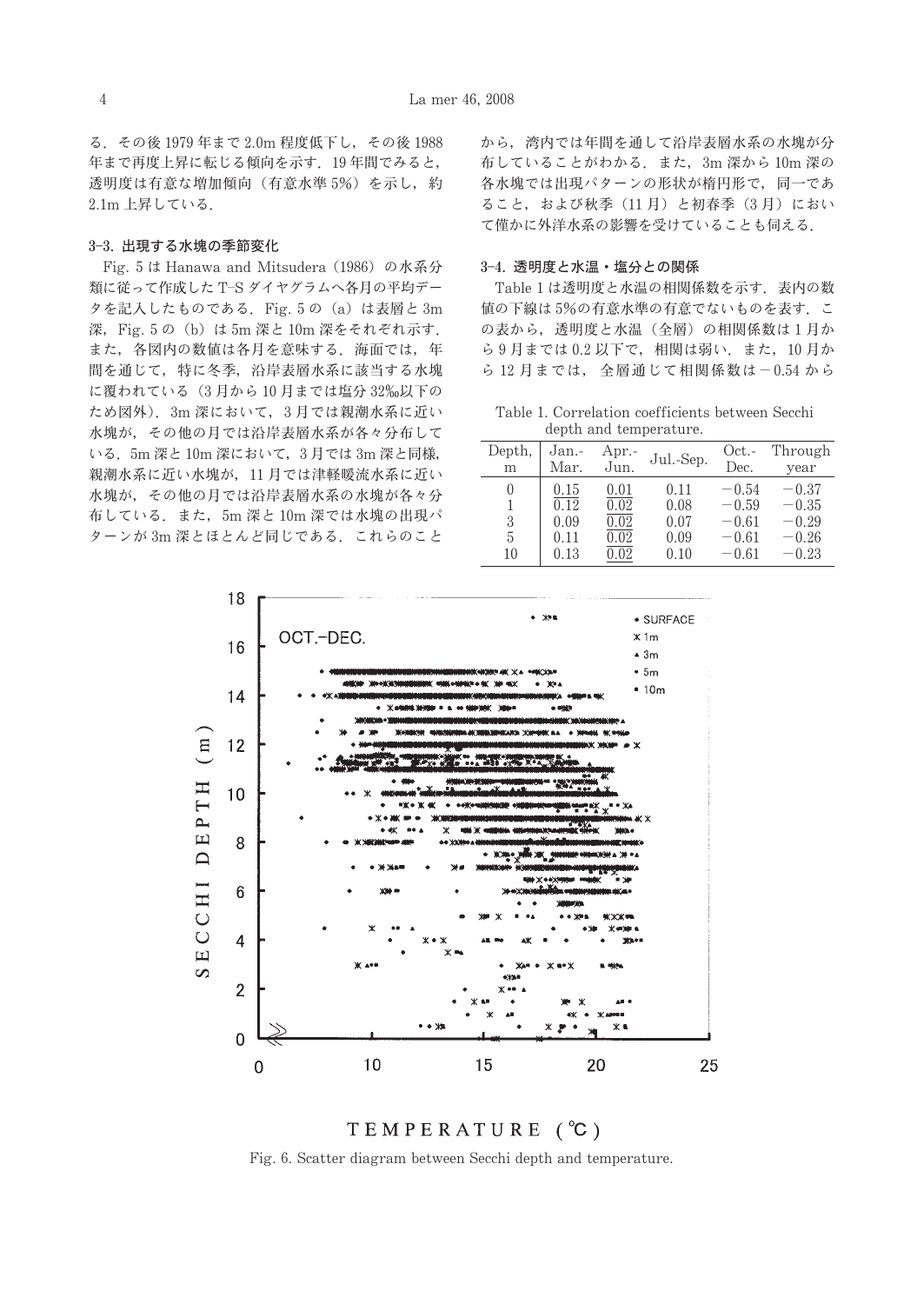-0.61の範囲で、比較的強い自の相関がある。10月か ら12月までの全層における相関関係の具体例として、 散布図を Fig. 6 に示す. この図からみると、バラツキ は大きいが、水温が低下すると透明度が高くなること が伺われる.

一方, Table 2 は透明度と塩分の相関係数を示す. 下 線の値は水温の場合と同様, 5%の有意水準で有意でな いことを示す. 透明度と海面塩分の相関係数は1月か ら12月までの3ヶ月ごとでは0.27から0.42の範囲に ある。また、年間を通した0.45の値は他の深度の場合 に比べて最も大きいことが分かる、水温の場合と同様, 海面における1月から3月までの相関関係の具体例と して、散布図を Fig. 7 に示す. この図からみると, 高 塩分の領域においてデータが集中し、塩分が増加する

Table 2. Correlation coefficients between Secchi depth and salinity.

| Depth,   | Jan.- | Apr.- | Jul.-Sep. | Oct.-   | Through |  |
|----------|-------|-------|-----------|---------|---------|--|
| m        | Mar.  | Jun.  |           | Dec.    | year    |  |
| $\theta$ | 0.42  | 0.32  | 0.27      | 0.37    | 0.45    |  |
| 1        | 0.35  | 0.38  | 0.30      | 0.15    | 0.42    |  |
| 3        | 0.13  | 0.10  | 0.05      | $-0.06$ | 0.22    |  |
| 5        | 0.07  | 0.09  | 0.00      | $-0.16$ | 0.15    |  |
| 10       | 0.04  | 0.06  | $-0.04$   | $-0.21$ | 0.11    |  |

と透明度も高くなることが僅かに読み取れる.

以上のことから、透明度と水温の間では10-12月の 全層において負の相関が、透明度と塩分の間では年間 を通して海面と 1m 深において正の相関がそれぞれ認 められる.

# 4. 考察

透明度の長期観測定点の位置は湾奥の唐桑地区舞根 沖であった、そこで、取得データが湾奥の水質の代表 値として利用できるか否かを検討するため、大島北部 側水路付近で取得した日向貝のデータと比較した、こ の資料は気仙沼湾水産試験場が 1974年から 1989年ま での期間に観測したもので、データ数は133個である. 両者における透明度の平均値(標準偏差)は舞根が9.9 (0.7) m, 日向貝が 10.5 (1.4) m であり, 舞根の値が 約0.6m 小さく、変動幅も少ない. しかしながら、統計 的には両者の平均値に有意な差(有意水準5%)は認め られない. また, Fig. 8は舞根と日向貝の透明度の関 係を示す。両者の関係には正の相関が認められ、相関 係数は0.68である。このことから舞根の値は湾奥にお ける水質の指標として用いることが可能と考えられる.

30日移動平均の透明度では、変動幅の増加時期が 1977年および 1983年で見られる (Fig. 4参照). 1977



SALINITY

Fig. 7. Scatter diagram between Secchi depth and salinity.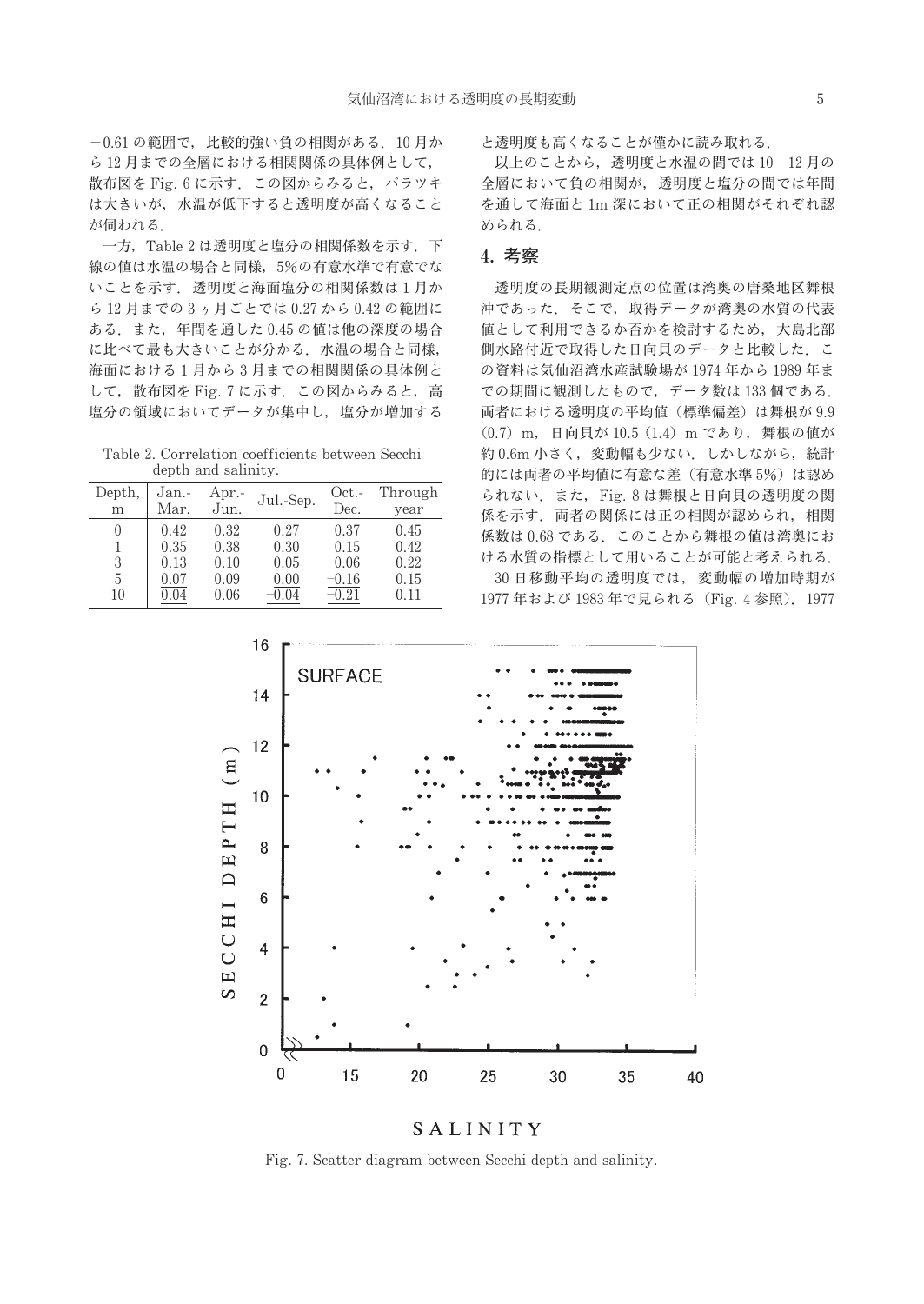| Work             | Year   | Dredged<br>area, m <sup>2</sup> | Dredged<br>volume, m <sup>3</sup> | COD, ton | Total<br>sulfide, ton | Ignission<br>loss, ton |
|------------------|--------|---------------------------------|-----------------------------------|----------|-----------------------|------------------------|
|                  | 1976   | 47,800                          | 29,100                            | 437.9    | 37.5                  | 1,623.1                |
| First            | 1977   | 27,460                          | 21,200                            | 417.9    | 46.6                  | 1,632.7                |
| Period           | 1978   | 66.175                          | 52,100                            | 960.9    | 65.0                  | 311.8                  |
|                  | Amount | 141,435                         | 102,420                           | 1.816.7  | 149.1                 | 3,567.6                |
|                  | 1980   | 22,850                          | 13,800                            | 144.1    | 12.7                  | 624.1                  |
|                  | 1981   | 20,610                          | 8,900                             | 141.2    | 12.7                  | 648.9                  |
| Second<br>Period | 1982   | 32,240                          | 16.100                            | 230.7    | 15.0                  | 809.0                  |
|                  | 1983   | 25,960                          | 14.900                            | 147.0    | 11.6                  | 695.0                  |
|                  | Amount | 101,660                         | 53,100                            | 663.0    | 52.0                  | 2,777.0                |
|                  | 1985   | 18,000                          | 7.200                             | 122.7    | 5.1                   | 418.6                  |
| Third            | 1986   | 36,700                          | 14,700                            | 229.6    | 12.4                  | 847.1                  |
| Period           | 1987   | 28,000                          | 13,520                            | 288.0    | 10.9                  | 791.5                  |
|                  | Amount | 82,700                          | 35,420                            | 580.3    | 28.4                  | 2.057.2                |
| TOTAL            |        | 325,795                         | 190.940                           | 3.060.0  | 229.5                 | 8.401.8                |

Table 3. Dredged area, dredged mud volume and removed organic matters at Shishiori district in Kesennuma Bav.

年での変動幅は 6.0-14.0m であり、それ以前の 1975年 から1976年の変動幅 7.5-13.1m に比べて 2.4m と著し く増大している. また, 1983年での変動幅は 6.4-15.0 m で、それ以前の 1981 年から 1982 年までの変動幅 7.6-14.4m に比べて 1.8m 増大している. これらの変動幅の 増大の原因を、1976から83年まで2期に渡る湾奥の鹿 折地区 (Fig.1 参照) でのヘドロ浚渫事業 (宮城県, 1988)に関連して検討する.

Table 3 は各工期で浚渫した面積、土量および有機物 量を示す。ここで、浚渫の層厚を推定してみる。例え



SECCHI DEPTH IN HINATAGAI (m)

Fig. 8. Relationship between Secchi depths at Moune and those obtained at Hinatagai.

ば、第I期 (1976から1978年) では浚渫面積141× 103m<sup>2</sup> (3 ヵ年の小計), 浚渫土量 102×103m3 (3 ヵ年の 小計)である。浚渫層厚は後者を前者で除して求める と、約0.72m となる. 他工期における浚渫層厚を Table 3 から同様な方法で算出すると、第Ⅱ期 (1980 から 1983年)は約0.52m, 第Ⅲ期 (1985から1987年)は 約0.42m になる. 各期の層厚を比較すると、層厚の最 も大きい工期は第I期で、次に大きい工期は第I期で ある. 以上のように、浚渫の規模は面積、堆積、層厚 いずれをみても、第Ⅰ期が最も大きく、ついで第Ⅱ期 となっており、浚渫による海底地形の変化、湾口断面 積の変化が外洋との海水交換や湾内の海水の動きに影 響を与えたと想像される、実際、透明度の変動幅が大 きくなった 1977 年は第 I 期工事の、また 1983 年は第 Ⅱ期工事の年度に該当している。そこで、浚渫工事前 後での湾内水系を比較するために、工事前の 1971-75 年と工事開始後の 1976-89年を T-S 図で比較してみる と, Fig. 9に示すように, 浚渫後は特に水温の季節変 化が大きくなっていることがわかる、透明度と水温と の関連があることはすでに 3-4 で述べたとおりであり, このことからも透明度の変動幅の増大が浚渫工事の影 響であることがうかがわれる. なお, Fig. 9 で, 浚渫 前に湾内に見られた津軽暖流水が浚渫工事開始後に見 られない理由については、このデータからではわから ない.

さらに、浚渫による有機物量の増減に関して、渡辺 ら (1978) は第 I 期工事の浚渫事業終了後では湾内の COD と全硫化物が浚渫以前より各々32.4%減少したと 報告した、これらの浚渫事業が気仙沼湾の水質向上に 役立ったことも判る.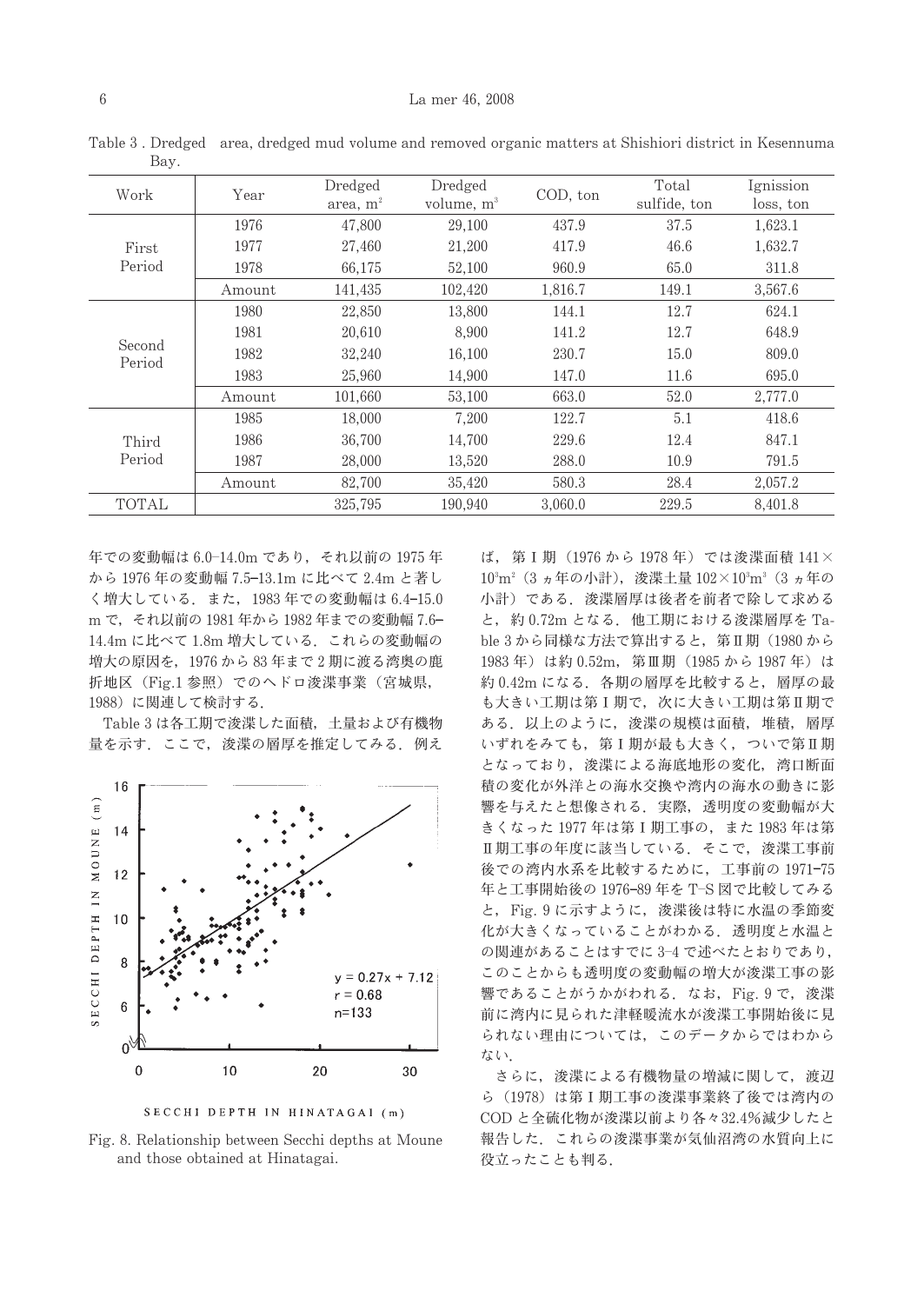

Fig. 9. Temperature–Salinity diagram. (a): diagram before dreging construction (from 1971 to 1975) (b): diagram after dreging construction (from 1976 to 1989) Capital letters and numerals are shown as in Fig. 5.



Fig. 10. Yearly averaged variations of temperature and salinity from 1971 to 1989. Strait lines are regression ones for yearly averaged variation. a: temperature, b: salinity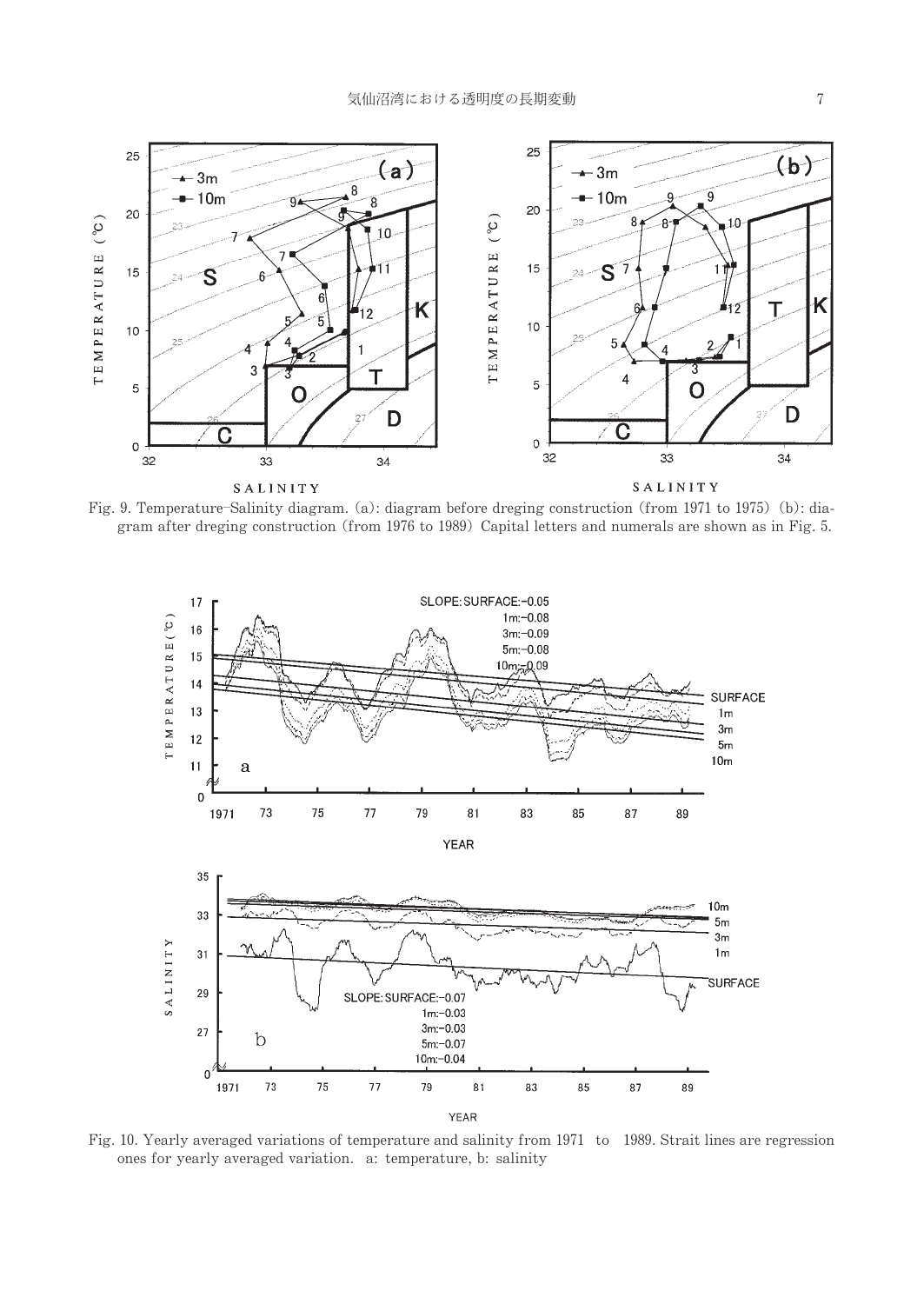

Fig. 11. Variation of transparency in 1976. Solid line represents seasonal variation in 1976. Dotted line represents seasonal variation of mean value during 19 years. Error bars represent standard deviations.



Fig. 12. T-S diagram from April to August in 1976. Capital letters and numerals are shown as in Fig. 5.

Fig. 10 は水温と塩分の各々19年間の 365 日移動平均 を表す (久松, 2006). 水温の移動平均では19年間で 有意な低下傾向を示している (Fig. 9a). これに対し て、透明度の365日移動平均は有意な上昇傾向を示し ている。このことは前述の両者の相関関係の結果(透 明度と水温は負の相関関係)と一致している。しかし, 塩分の場合では19年間では有意な低下傾向を示し、両 者の相関関係の結果 (透明度と塩分は正の相関関係) とは一致していない (Fig. 9b). このような相関関係 の結果と長期的な変動傾向が一致していない現象は九 州の有明海でも報告 (野中, 2004) されているが、そ の原因は不明である。しかしながら、塩分の長期変動 における低下傾向の原因の一端は、1984年から湾沿岸 一帯で開始された公共水道整備の寄与と伊藤ら (2005) が推察している.

Fig. 11 は透明度が特に上昇した 1976年における透 明度の月平均変化を示す. 1976年の透明度の年平均値 は 10.7m で、平年値に比べて 0.7m 高くなっている. 透明度の上昇が顕著な時期は4月から8月までの期間 であり、それらは平年値より 1.0~2.6m 高いことがわ かる. この現象を詳細に検討するため, Fig. 12 に 1976 年の4月から8月までの各月に出現する水塊の分布を 示す(表層のデータは塩分が32%以下で図外). この図 より, 4月の3m深および5m深の各水塊は津軽暖流水 系, 10m 深は黒潮水系にそれぞれ該当している. また, 5月の 5m 深および 10m 深の各水塊は津軽暖流水系の 各水塊に分類される。さらに、これらの該当月におけ る降水量、栄養塩類およびプランクトン沈殿量が例年 に比べてそれぞれ 3~4割, 2~9割および9割減少して いる。従って、4月および5月における透明度の上昇要 因は清澄な外洋水系の出現、降水量の低下による陸起 源の栄養塩流入量の減少、およびプランクトンの増加 抑制の各効果と考えられる.

7月の水塊は表層を除くいずれの深度においても沿岸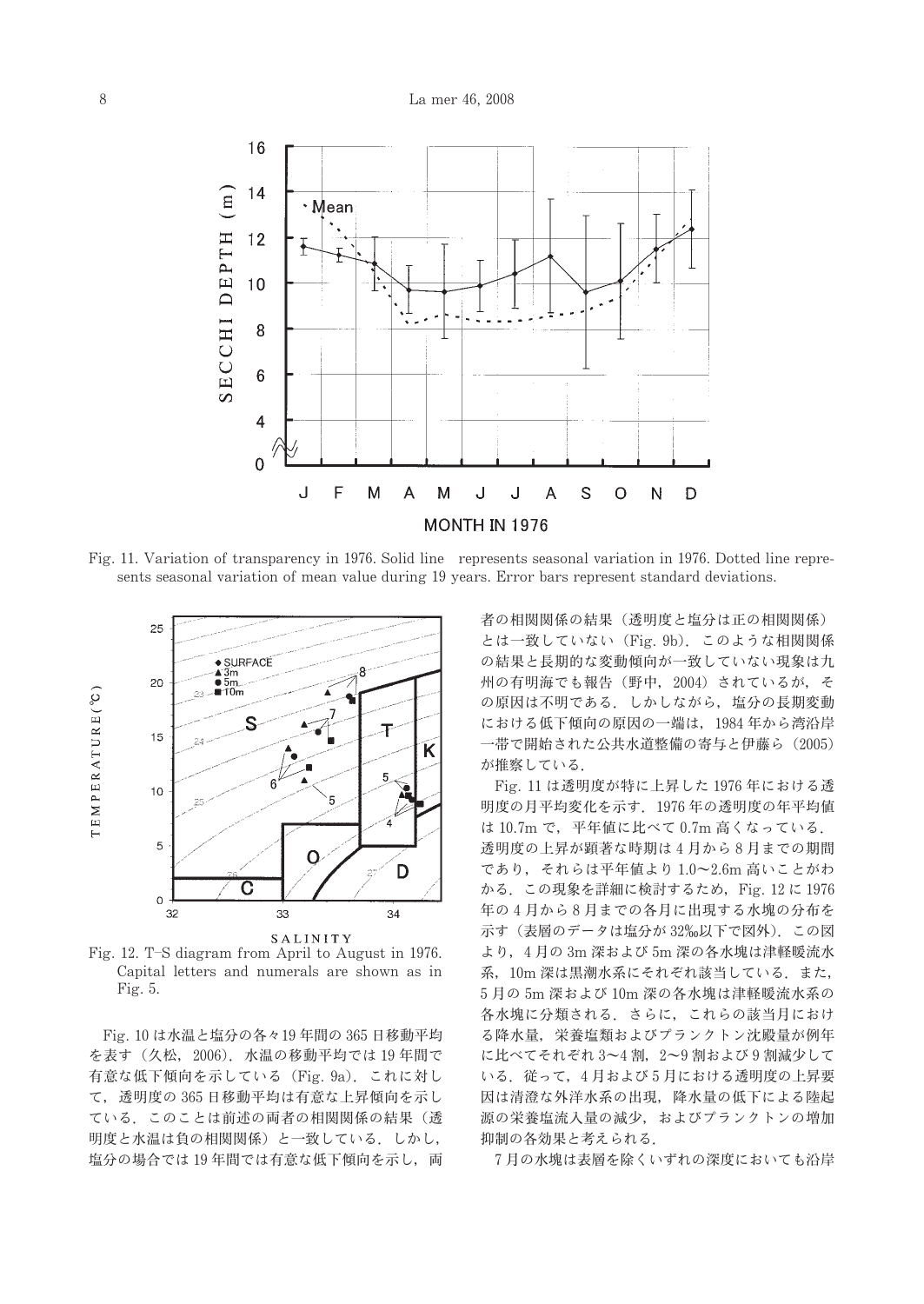

Fig. 13. Variation of transparency in 1979. Solid line represents seasonal variation in 1979. Dotted line represents seasonal variation of mean value during 19 years. Error bars represent standard deviations.



Fig. 14. T-S diagram from March to May and October in 1979. Capital letters and numerals are shown as in Fig. 5.

表層水系に分類されるが、降水量、栄養塩類および SS は例年に比べて各々7割、3~9割および7割減少して いる. また, 8月の水塊も7月と同様, 沿岸表層水系に 該当するが、この月における栄養塩類やプランクトン 沈殿量が例年に比べて4~9割および4割減少している. このことから、7月および8月における透明度の上昇要 因は降水量減少による陸起源の無機粒子の負荷軽減, および低濃度の栄養塩によるプランクトン増殖抑制の 各効果と推察できる.

Fig. 13 は透明度が特に低下した 1979年における透 明度の月平均変化を示す. 1979年の透明度の年平均値 は 9.0m で、平年値より 1.0m 低くなっている. 透明度 の低下が顕著な時期は2月から5月までの期間と10月 から12月までの期間にあたり、それらの値は平年値よ り 0.7~3.4m 低いことが分かる. この現象を詳細に検 討するため, Fig. 14 に 1979年3月, 4月, 5月および 10月に出現する水塊の分類を示す. また, Table 4 は 該当月における水温および塩分の平均値と各平年値と の較差を示す.

透明度の低下が顕著であった3月から5月までにお ける各水塊は表層から10m深まで沿岸表層水系に分類 される (3月を除く表層のデータは塩分が32%以下で 図外). 3月の水塊では全層における水温および塩分は 例年より高温 (+1.7から2.1℃), 高塩 (+0.1から1.7 %0) である. また, SS およびプランクトン沈殿量が例 年に比べて1.4 倍および1.6~1.8 倍それぞれ増大して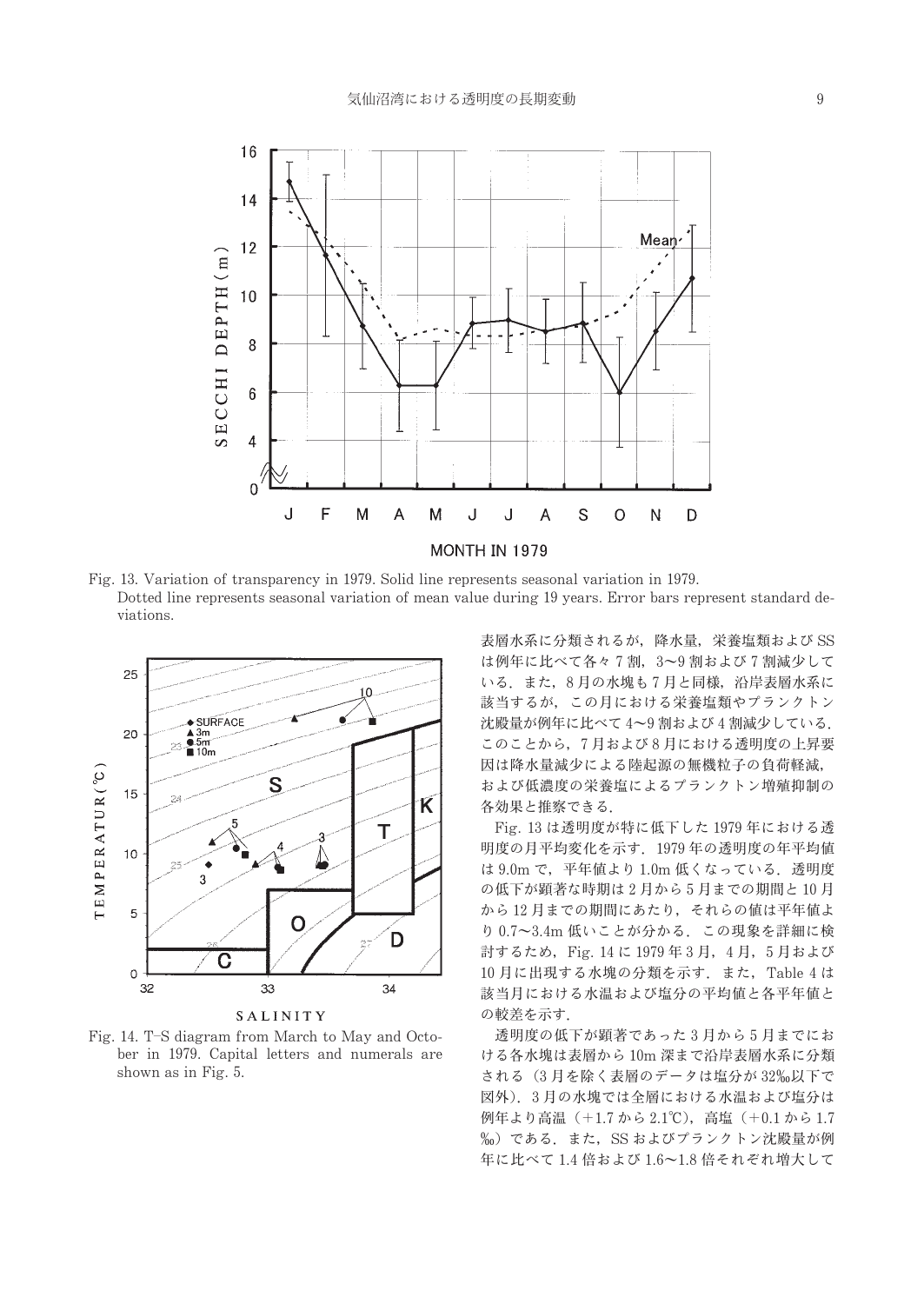| <b>MONTH</b> | Surface                  |        | 3m     |                          | bm     |                          | 10m    |        |
|--------------|--------------------------|--------|--------|--------------------------|--------|--------------------------|--------|--------|
|              | <b>TEMP</b>              | SAL.   | TEMP.  | SAL.                     | TEMP.  | SAL                      | TEMP.  | SAL    |
| MAR.         | $+2.1$                   | $+1.6$ | $+1.7$ | $+0.2$                   | $+1.7$ | $+0.1$                   | $+1.7$ | $+0.1$ |
| APR.         | $\overline{\phantom{a}}$ | $+0.2$ | $+0.8$ | $\overline{\phantom{a}}$ | $+0.9$ | $\overline{\phantom{a}}$ | $+1.0$ | -      |
| MAY          | $+0.1$                   | $-2.2$ | $+0.5$ | $-0.2$                   | $+0.7$ | $-0.2$                   | $+0.8$ | $-0.2$ |
| OCT.         | $+1.7$                   | $-2.8$ | $+2.4$ | $-0.2$                   | $+2.3$ | $\overline{\phantom{a}}$ | $+2.4$ | $+0.2$ |

Table 4. Difference between value in 1979 and one averaged during 19 years. Small bars indicate no differences.



Fig. 15. Comparison of transparency with annual yield of oyster.

いる. 次に, 10月の水塊は前記の各月と同様, 沿岸表 層水系に分類され、全層における水温および塩分は例 年に比べて高温 (+1.7から2.4℃), 低塩 (海面, 3m 深: -0.2 から-2.8%) である、その上、降水量、栄養 塩類および SS が例年に比べてそれぞれ 2.1 倍, 1.4~2.2 倍および1.4 倍増大している。これらのことか ら、透明度の低下の要因は、沿岸表層水系の出現、多 量の降雨による陸起源の無機粒子負荷の増大、それに よる栄養塩流入量の増大およびプランクトンの増殖の 影響と推察できる.

以上のことから、透明度の上昇 (1976年)の場合は, 黒潮や津軽暖流水の出現および少雨 (年間降水量: 1299mm) が、透明度の下降 (1979年) の場合は、沿 岸表層水の占有および多雨 (年間降水量: 1519mm, 浚 渫期間内の最高値)がそれぞれ影響していると考えら れる.

終わりに、透明度の長期変動と湾内における水産資 源水揚げ高の変化との関連について詳述する。長田· 小川 (1997) は日本周辺域において年平均透明度と年

間漁業生産量との間には負の相関関係があると報告し た. Fig.15 は、気仙沼湾の年平均透明度とカキ生産量 との関係の経年変化を示す。カキ生産量のデータは 「気仙沼の水産(気仙沼市役所・水産課)」および「唐 桑町の水産業(町役場・産業振興課)| より引用し、総 水揚げ販売数量 (殻付) を表す. 1976年および 1980年 から1984年までは、透明度上昇とカキ生産量増大が, 1979年および1989年では透明度低下とカキ生産量減少 が、それぞれ一致している。両者の相関関係において は、1971年から1975年では年平均透明度とカキ生産量 の関係は負であるが, 1976年以後は正 (r=0.56) が認 められる. また、経年的に見ても、年平均透明度と年 間カキ生産量は各々有意な差(有意水準5%)は認めら れず横ばい状態であり、相関関係の結果と一致してい る. 両者の関係が負から正へと一転する 1976年は浚渫 開始年度に該当していることから、浚渫事業が両者の 関係の変化に関連すると考えられる。また、外洋性の 沿岸域でのカキ養殖を可能にした延縄式施設の台数は, 1964年の162台から1969年にかけて600台レベルへ急